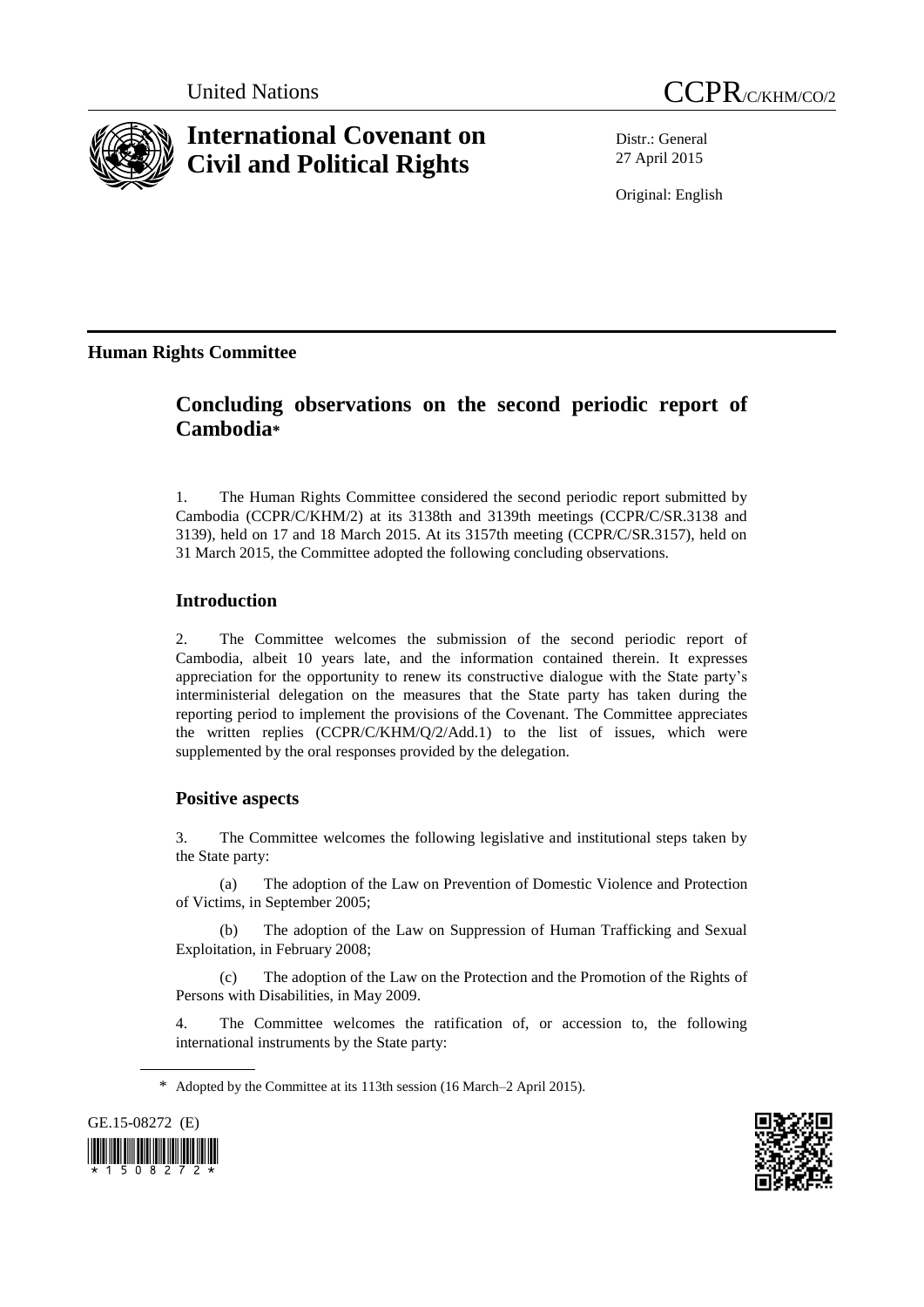(a) The Optional Protocols to the Convention on the Rights of the Child on the sale of children, child prostitution and child pornography, on 30 May 2002, and on the involvement of children in armed conflict, on 16 July 2004;

(b) The Optional Protocol to the Convention against Torture and Other Cruel, Inhuman or Degrading Treatment or Punishment, on 30 March 2007;

(c) The Optional Protocol to the Convention on the Elimination of All Forms of Discrimination against Women, on 13 October 2010;

(d) The Convention on the Rights of Persons with Disabilities, on 20 December 2012;

(e) The International Convention for the Protection of All Persons from Enforced Disappearance, on 27 June 2013.

#### **Principal subjects of concern and recommendations**

#### **Domestic applicability of the Covenant**

5. While noting that international human rights treaties are part of Cambodian law and are directly applicable in Cambodian courts, the Committee is concerned at the apparently limited level of awareness of the provisions of the Covenant among the judiciary and the legal profession, resulting in a very small number of cases in which the provisions of the Covenant have been invoked or applied by courts in Cambodia (art. 2).

**The State party should take appropriate measures to raise awareness of the Covenant among judges, prosecutors, lawyers and the public at large to ensure that its provisions are taken into account before national courts. In addition, the Committee encourages the State party to accede to the Optional Protocol to the International Covenant on Civil and Political Rights, on individual communications.**

#### **National human rights institution**

6. The Committee, while welcoming the fact that a draft law on the establishment of a national human rights institution remains under review, regrets that the creation of such an institution has long been delayed (art. 2).

**The Committee encourages the State party to establish an independent national human rights institution, in accordance with the principles relating to the status of national institutions for the promotion and protection of human rights (Paris Principles) (General Assembly resolution 48/134, annex).**

#### **Gender equality**

7. While welcoming the measures taken by the State party to enhance the participation of women in public life, the Committee is concerned about the low representation of women in political and public sectors, particularly decision-making positions. It is also concerned about persisting stereotypes regarding the role of women in family and society, the existence of a significant gender wage gap and the concentration of women in lowincome and unskilled sectors of the labour force, including the garment industry (arts. 2, 3 and 26).

**The State party should reinforce its measures to ensure equality between women and men in all spheres, including by more effective implementation of the relevant legislation and policies. In that regard, it should continue to implement special interim measures to increase women's participation in political and public life. The State party should also intensify its efforts to eliminate gender stereotyping with a view to**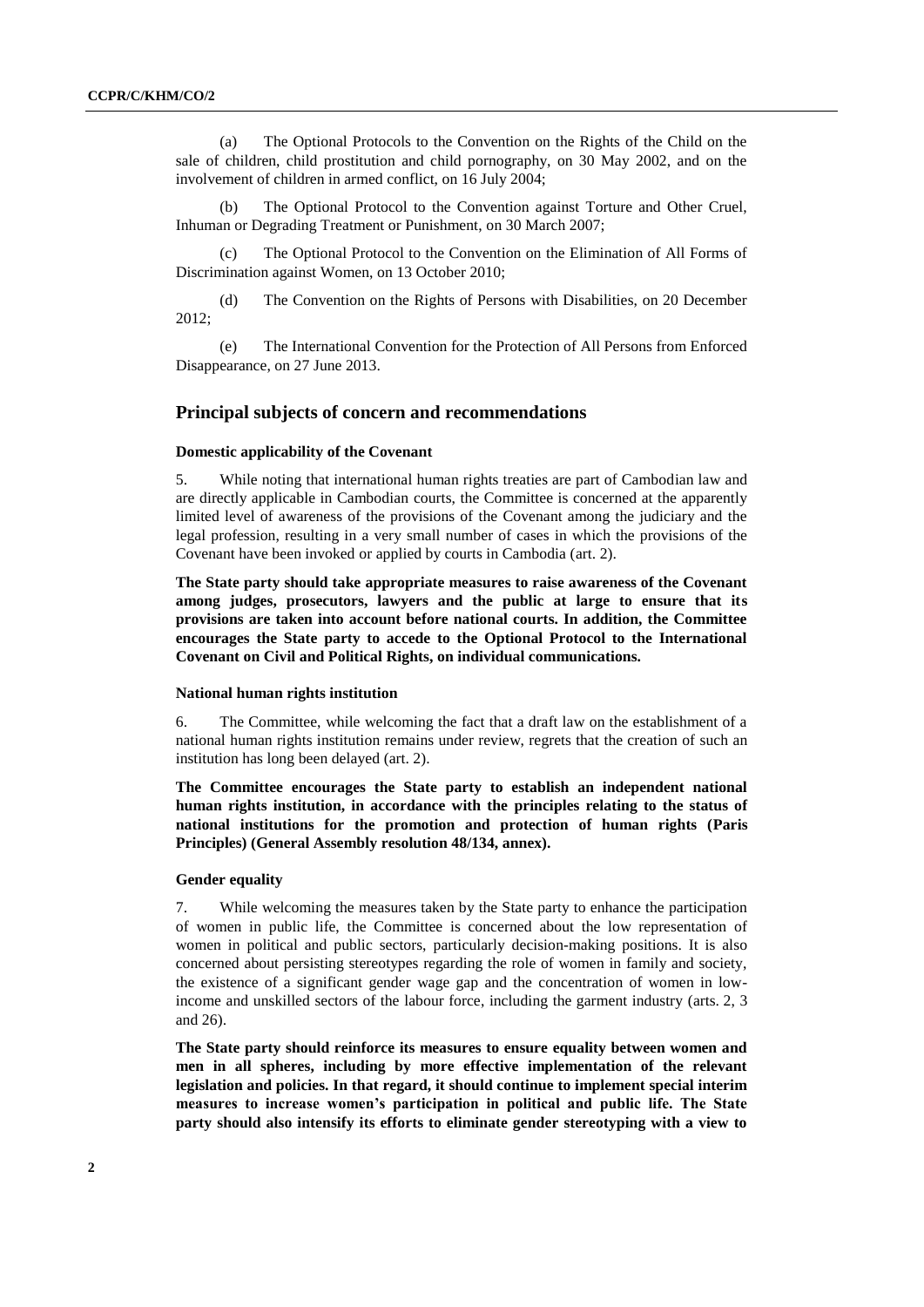**changing the perception of women's roles in society. In addition, it should take concrete measures to reduce the gender wage gap and address all causes for that gap.**

#### **Racial discrimination**

8. While the Committee notes the State party's assertion that Cambodia does not discriminate against anyone, it remains concerned about reports of discriminatory and violent acts perpetrated against ethnic Vietnamese persons (arts. 2, 26 and 27).

**The State party should strengthen its efforts to combat racist attacks against ethnic Vietnamese persons. The State party should also consider developing a national action plan against racial discrimination.**

#### **Discrimination based on sexual orientation or gender identity**

9. The Committee is also concerned about reports of discrimination against lesbian, gay, bisexual and transgender persons, in particular in employment and health-care settings. It notes with concern the lack of legislation expressly prohibiting discrimination on the grounds of sexual orientation or gender identity (arts. 2 and 26).

**The State party should review its legislation to ensure that discrimination on grounds of sexual orientation and gender identity are prohibited. It should also conduct public awareness-raising activities to combat the social stigmatization of lesbian, gay, bisexual and transgender persons.**

#### **Gender-based violence**

10. While noting the State party's efforts to combat violence against women at the legislative and policy levels, the Committee is concerned about the low number of prosecutions and convictions for gender-based violence. The Committee regrets the lack of information provided by the State party regarding reparations granted to victims of sexual violence crimes committed during the Khmer Rouge regime, as well as the lack of information on the evaluation of the results of the National Action Plan to Prevent Violence against Women (2009–2012) (arts. 3 and 7).

**The State party should ensure that cases of domestic and sexual violence are thoroughly investigated, perpetrators are prosecuted and victims are adequately compensated. It should also provide mandatory training on the prosecution of cases of gender-based violence for law enforcement and judicial officers and facilitate victims' access to justice.**

#### **Impunity for serious human rights violations**

11. The Committee is concerned about reports that no one has been held accountable for the extrajudicial killings, allegedly mainly perpetrated by the army, police and gendarmerie, in Cambodia since the 1991 Paris Peace Agreements (art. 6).

**The Committee recalls that the State party has an obligation to investigate all cases of past human rights violations (see CCPR/C/79/Add.108, para. 11), in particular violations of article 6 of the Covenant, prosecute the perpetrators and, where appropriate, punish them and provide compensation to the families of the victims.**

#### **Excessive use of force**

12. The Committee is concerned about reports of several deaths, many injuries and one enforced disappearance following repression by the security forces during various demonstrations in Phnom Penh, particularly during the demonstration on 15 September 2013, the garment workers' protest on 12 November 2013 and the gatherings held on 2 and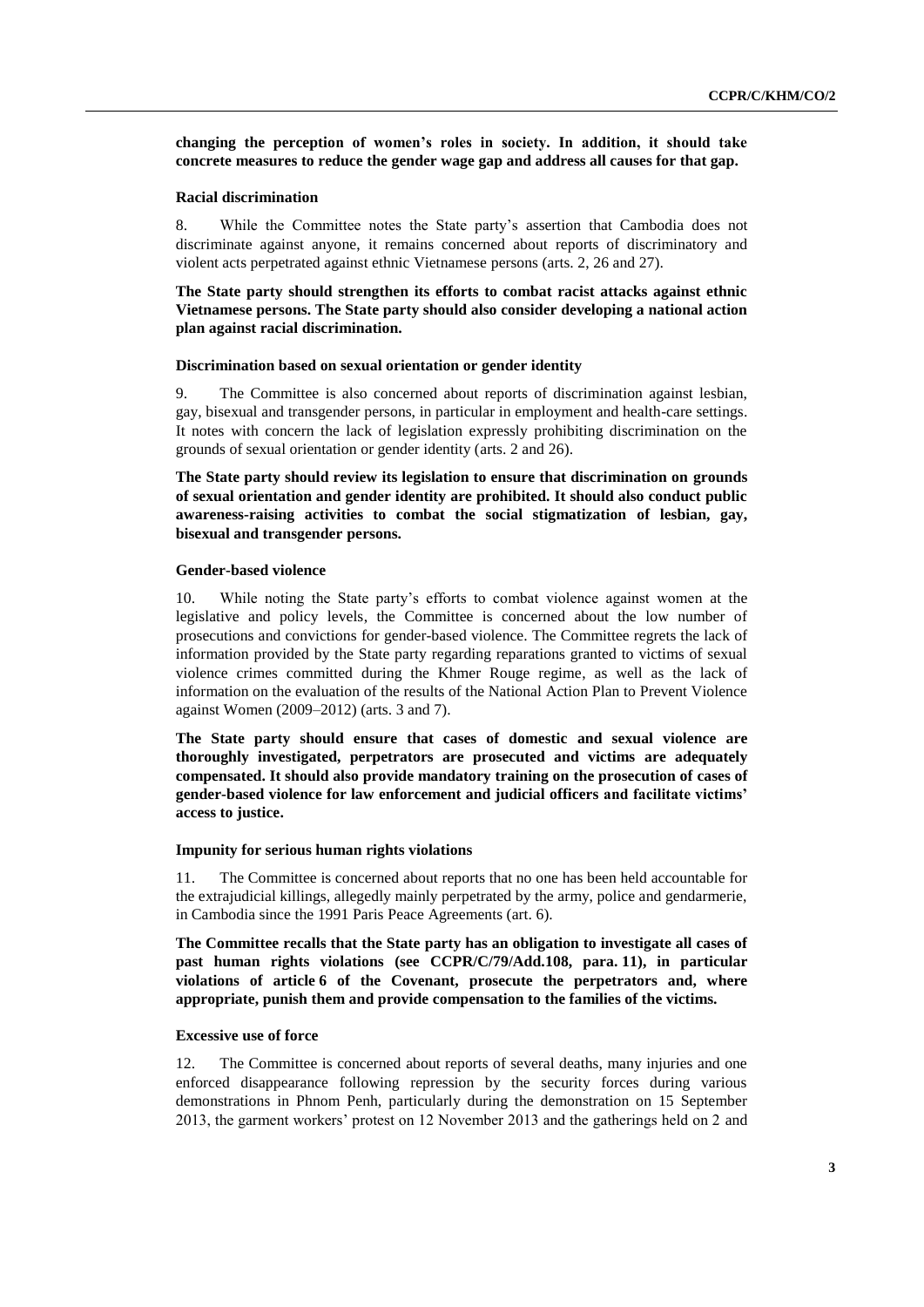3 January 2014. The Committee is further concerned by the lack of any specific detailed information on the investigations carried out into these cases. Lastly, the Committee remains concerned about the legal status of municipal security guards and their role in policing demonstrations (arts. 6, 7 and 21).

**The State party should investigate all allegations relating to the excessive use of force, especially the use of lethal force, by police and military personnel and ensure that the perpetrators are prosecuted and the victims adequately compensated. Furthermore, the State party should increase its efforts to systematically provide training to all security forces, including municipal security guards, on the use of force, especially in the context of demonstrations, taking due account of the Basic Principles on the Use of Force and Firearms by Law Enforcement Officials.**

#### **Prohibition of torture and ill-treatment**

13. The Committee is concerned about reports of torture and ill-treatment of detainees by law enforcement personnel, especially in the context of police custody and for the purpose of obtaining confessions. In that regard, it regrets the absence of comprehensive and disaggregated data on complaints, investigations, prosecutions and convictions in cases of torture and ill-treatment. The Committee is concerned that confessions obtained under coercion or torture cannot be ruled out without evidence and that judges use such confessions until evidence is determined in court proceedings. It is also concerned that there is neither an independent complaints authority to deal with such complaints, nor an effective system for the prevention of torture (arts. 7, 10 and 14).

**The State party should establish an independent complaints mechanism with the authority to investigate all reported allegations of and complaints about acts of torture and ill-treatment. It should also ensure that alleged perpetrators of these crimes are prosecuted and that the victims are adequately compensated. The State party should take the steps necessary to ensure that confessions obtained under torture or illtreatment are inadmissible in court in all cases, in line with its domestic legislation and article 14 of the Covenant. In addition, the State party should speedily establish or designate a national mechanism for the prevention of torture, as provided for in the Optional Protocol to the Convention against Torture and Other Cruel, Inhuman or Degrading Treatment or Punishment.**

#### **Conditions of detention**

14. While welcoming the steps taken by the State party to improve conditions of detention in prisons, the Committee notes with concern that overcrowding, inadequate health-care services, including lack of prison facilities for inmates with mental health problems, and inmates' reduced daily access to outdoor exercise remain a problem in the prison system. It is also concerned at the alleged practices of corruption within the penitentiary institutions. The Committee expresses concern regarding lengthy pretrial detention and the arbitrary confinement of prisoners after their sentences have been completed because the final judgements have not been communicated to the prison authorities (arts. 9 and 10).

**The State party should adopt effective measures to reduce overcrowding in detention centres and ensure conditions of detention that respect the dignity of prisoners, in accordance with article 10 of the Covenant. It should also ensure independent and prompt investigation, and the resultant prosecution, of State officials responsible for corruption in the penitentiary. In addition, the State party should ensure that defendants are detained pending trial only when strictly required and implement alternatives to imprisonment. Urgent measures should be taken to ensure the**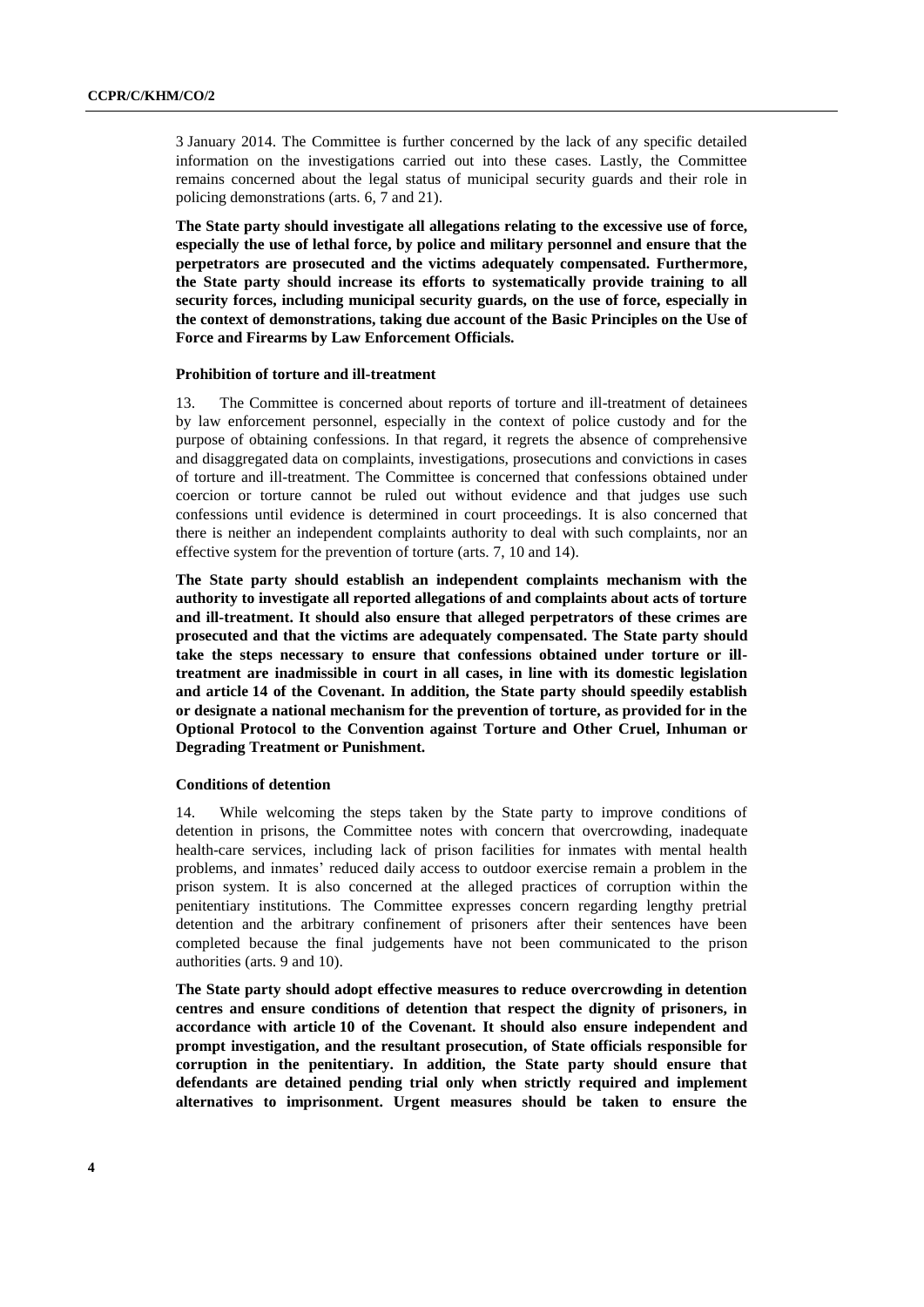**communication of final court judgements to prison authorities and the persons concerned.**

#### **Children in conflict with the law**

15. While taking note of the information provided by the delegation regarding the status of the draft juvenile justice law, the Committee is concerned about the absence of a juvenile justice system and the fact that children are often subject to the same procedures as adults. The Committee is also concerned about the failure to ensure that minors are detained separately from adults (arts. 10, 14 and 24).

**The State party should take measures to establish a comprehensive juvenile justice system in order to ensure that juveniles are treated in a manner commensurate with their age. It should also ensure the strict separation of juveniles and adults in places of detention, in compliance with international standards.**

#### **Arbitrary arrest and detention**

16. The Committee is concerned about reports of arbitrary arrest and detention of homeless people, beggars, people who use drugs, children in street situations and sex workers in "social affairs", youth rehabilitation and drug rehabilitation centres. It is particularly concerned about allegations of torture, ill-treatment and other abuses committed by staff working at these institutions (arts. 7, 9 and 10).

**The State party should take all measures necessary to put an end to the arbitrary arrest and detention of homeless people, beggars, people who use drugs, children in street situations and sex workers. All instances of torture and ill-treatment should be investigated and, if substantiated, the perpetrators should be prosecuted and punished.**

#### **Access to counsel**

17. The Committee is concerned that, under the Code of Criminal Procedure, those who are arrested have access to a lawyer only after 24 hours in police custody. It also expresses concern over the shortage of lawyers, particularly in remote provinces, and the limited access to legal aid by persons charged with a criminal offence. The Committee notes that lack of access to counsel in these regards can substantially contribute to the torture and illtreatment of those in custody (arts. 9 and 14).

**The State party should guarantee that all aspects of its law and practice on pretrial detention are harmonized with the requirements of articles 9 and 14 of the Covenant, as expressed in general comment No. 32 (2007) on the right to equality before the courts and tribunals and to a fair trial, and general comment No. 35 (2014) on the right to liberty and security of person, including by permitting detained persons charged with a criminal offence immediate access to a lawyer from the outset of their deprivation of liberty. Access to counsel should be granted at all stages of the criminal procedure.**

#### **Trafficking in human beings**

18. While noting the efforts made by the State party to combat human trafficking, the Committee is concerned about the reportedly low number of investigations and convictions and the lack of authoritative data on cases of human trafficking (art. 8).

**The State party should intensify and better coordinate its efforts to combat trafficking in persons and should also consider establishing a central, authoritative agency responsible for combating human trafficking, by systematically and vigorously**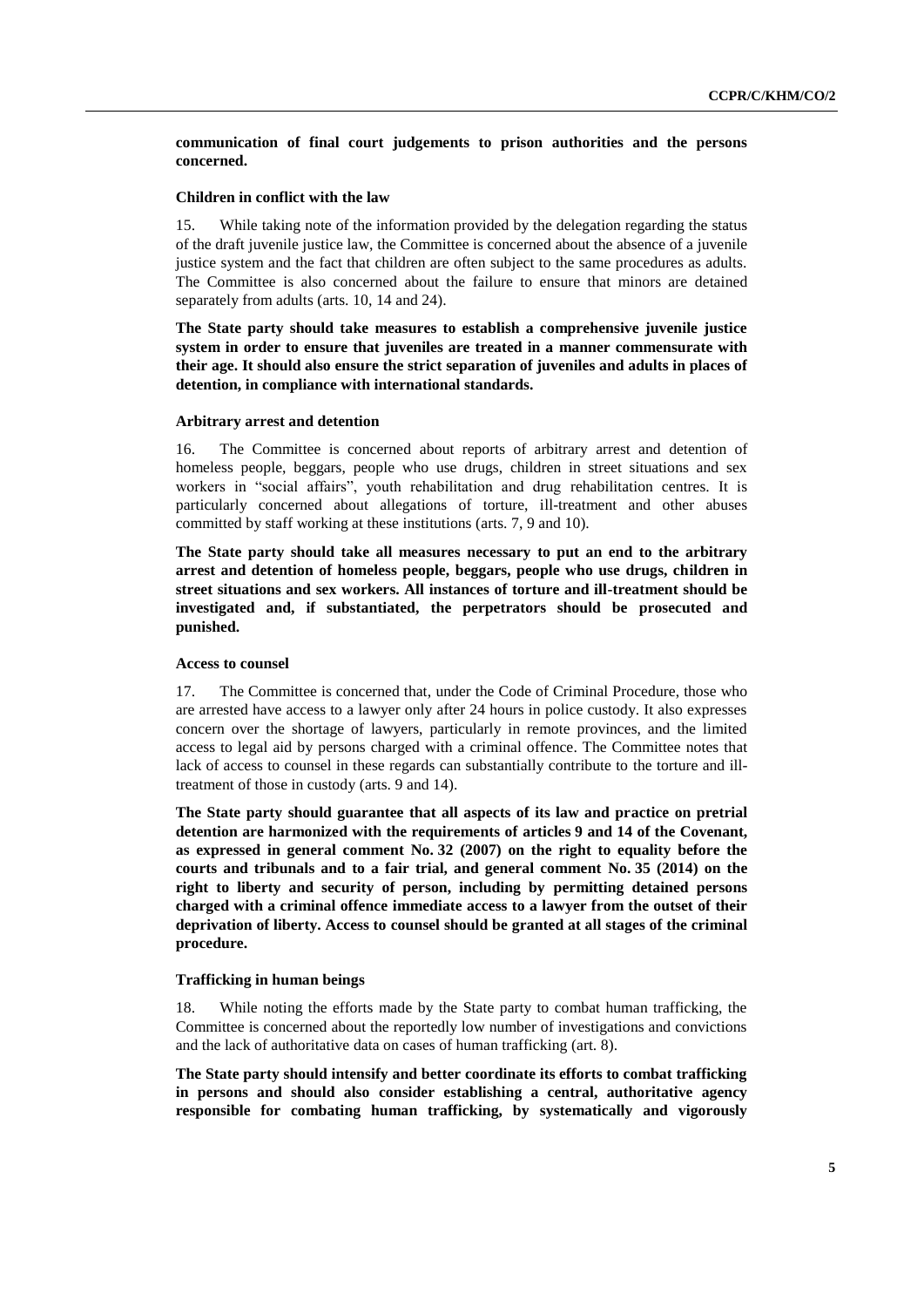**investigating and prosecuting perpetrators. In addition, the State party should guarantee adequate protection, reparation and compensation to victims, including rehabilitation.**

#### **Extraordinary Chambers in the Courts of Cambodia**

The Committee is concerned about reports that high-ranking officials of the State party have repeatedly made statements that interfere with the functioning and independence of the Extraordinary Chambers in the Courts of Cambodia, and that the statements indicate the reluctance of the State party to prosecute additional suspects of crimes perpetrated during the Khmer Rouge regime. In this regard, the Committee takes note of the response of the State party that it has not interfered with the judicial proceedings of the Extraordinary Chambers and welcomes the assurances given during the dialogue that it will not do so in the future (art. 14).

**The State party should take steps to protect the full independence of the Extraordinary Chambers in the Courts of Cambodia and cooperate with the Extraordinary Chambers in the fulfilment of its functions.**

#### **Independence of the judiciary**

20. The Committee is concerned about the lack of an independent and impartial judiciary and regrets the numerous allegations of corruption within the judiciary. It notes with concern that the laws on the organization of the courts, on the status of judges and prosecutors and on the organization and functioning of the Supreme Council of Magistracy, adopted in 2014, do not establish sufficient safeguards for judicial independence (art. 14).

**The State party should take immediate steps to ensure and protect the full independence and impartiality of the judiciary and guarantee that it is free to operate without pressure and interference from the executive. It should undertake a review of the three laws on the judiciary with a view to reducing the competences of the Ministry of Justice and strengthening judicial independence.**

#### **Freedom of expression and association**

21. The Committee is concerned about reports of killings of journalists, human rights defenders and other civil society actors. It is also concerned about reports of harassment and intimidation of journalists, human rights defenders, trade union workers, land and environmental activists and other civil society actors, as well as members of the political opposition, who continue to be prosecuted for their activities, in particular through the criminalization of defamation and other vaguely formulated offences. Moreover, the Committee is concerned about restrictions on freedom of expression imposed by the amended Law on the Election of Members of the National Assembly. While the Committee notes with appreciation that online communication and the activities of non-governmental organizations (NGOs) have been relatively unimpeded in the State party, it is concerned about reports that a draft cybercrimes law and the draft law on associations and NGOs may contain provisions restricting online communication and imposing excessive restrictions on such organizations (arts. 6, 7, 19 and 22).

**The State party should ensure that everyone can freely exercise his or her right to freedom of expression and association, in accordance with articles 19 and 22 of the Covenant and the Committee's general comment No. 34 (2011) on freedoms of opinion and expression. In doing so, the State party should:**

**(a) Take immediate action to investigate complaints of killings and provide effective protection to journalists, human rights defenders and other civil society**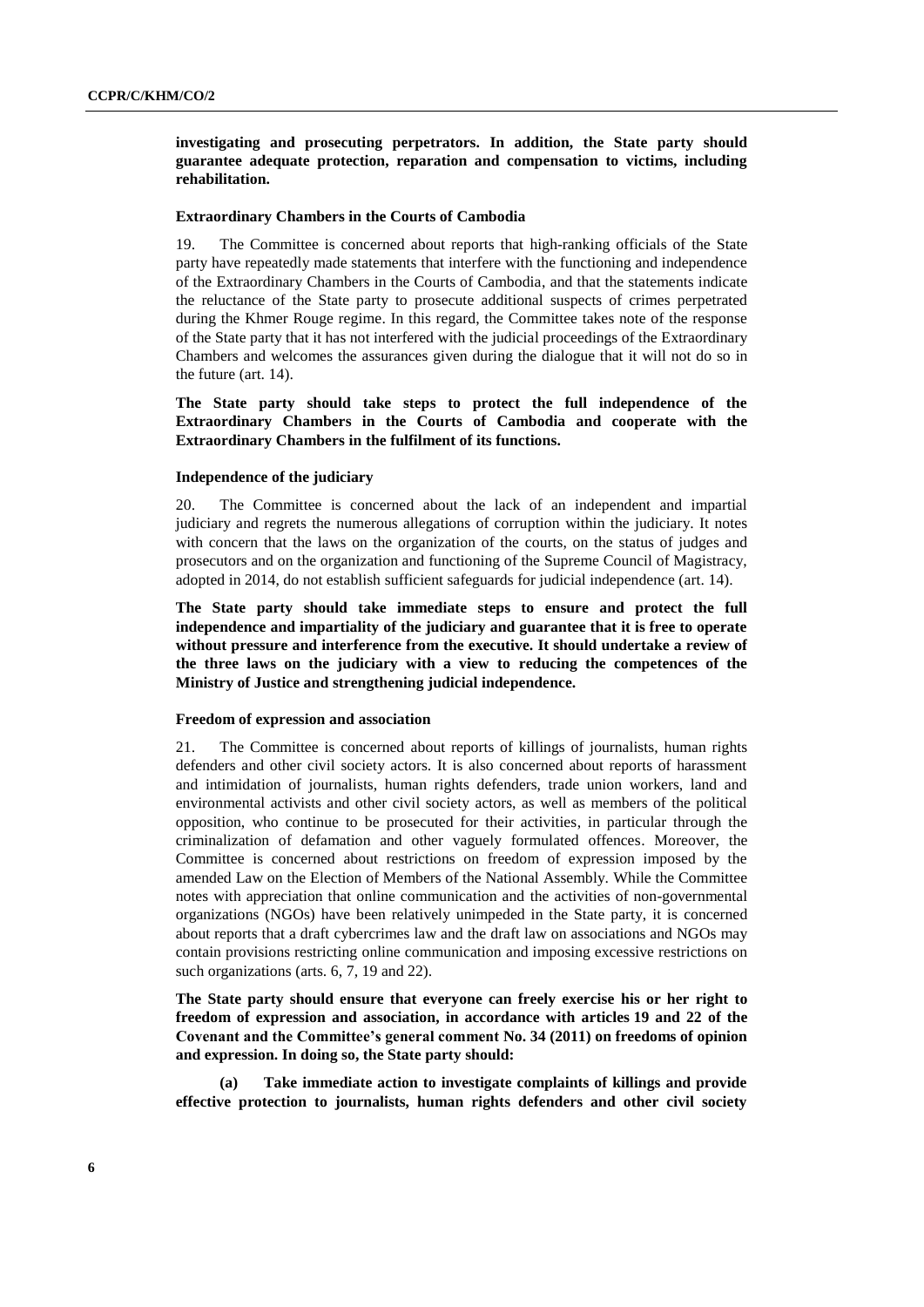**actors who are subjected to intimidation and attacks owing to their professional activities;**

**(b) Refrain from prosecuting journalists, human rights defenders and other civil society actors as a means of deterring or discouraging them from freely expressing their opinions;**

**(c) Consider decriminalizing defamation and bring any other relevant provisions of the Criminal Code into line with article 19 of the Covenant;**

**(d) Review its current and pending legislation, including the draft laws on cybercrimes and on associations and NGOs, to avoid the use of vague terminology and overly broad restrictions, to ensure that any restrictions on the exercise of freedom of expression and association comply with the strict requirements of articles 19 (3) and 22 of the Covenant.**

#### **Right to freedom of peaceful assembly**

22. The Committee is concerned about the increasing number of reports of arbitrary arrest of demonstrators and the practice of requiring them to thumbprint documents pledging to refrain from future demonstrations (art. 21).

**The State party should ensure that the Law on Peaceful Demonstrations is implemented in conformity with the Covenant. It should also ensure that the exercise of the right to peaceful assembly is not subject to restrictions other than the ones permissible under the Covenant.**

#### **Right to marriage and equality of the spouses**

23. The Committee is concerned that article 950 of the Civil Code provides that a woman shall not remarry until 120 days have elapsed from the day of the dissolution or annulment of her previous marriage. It is also concerned about a directive issued by the Ministry of Foreign Affairs restricting the right to marriage between foreign men and Cambodian women on the basis of the men's age and income (arts. 3, 23 and 26).

#### **The State party should repeal provisions that discriminate on the basis of sex, age and income with regard to marriage.**

#### **Corporal punishment**

24. While recognizing that corporal punishment is prohibited in schools and the penal system, the Committee is concerned that its use remains legal in the home, where it traditionally continues to be accepted and practiced as a form of discipline by parents and guardians (arts. 7 and 24).

**The State party should take practical steps, including through legislative measures, where appropriate, to put an end to corporal punishment in all settings. It should encourage non-violent forms of discipline as alternatives to corporal punishment and should conduct public information campaigns to raise awareness about its harmful effects.**

#### **Participation in public affairs**

25. The Committee notes with concern that the two amended laws on the National Electoral Committee and on Elections of Members of the National Assembly were adopted on 19 March 2015 without genuine consultations, a process similar to the one used in the adoption of the three fundamental laws on the judiciary in May 2014. While taking note of the State party's intention to adopt the draft law on associations and NGOs, the Committee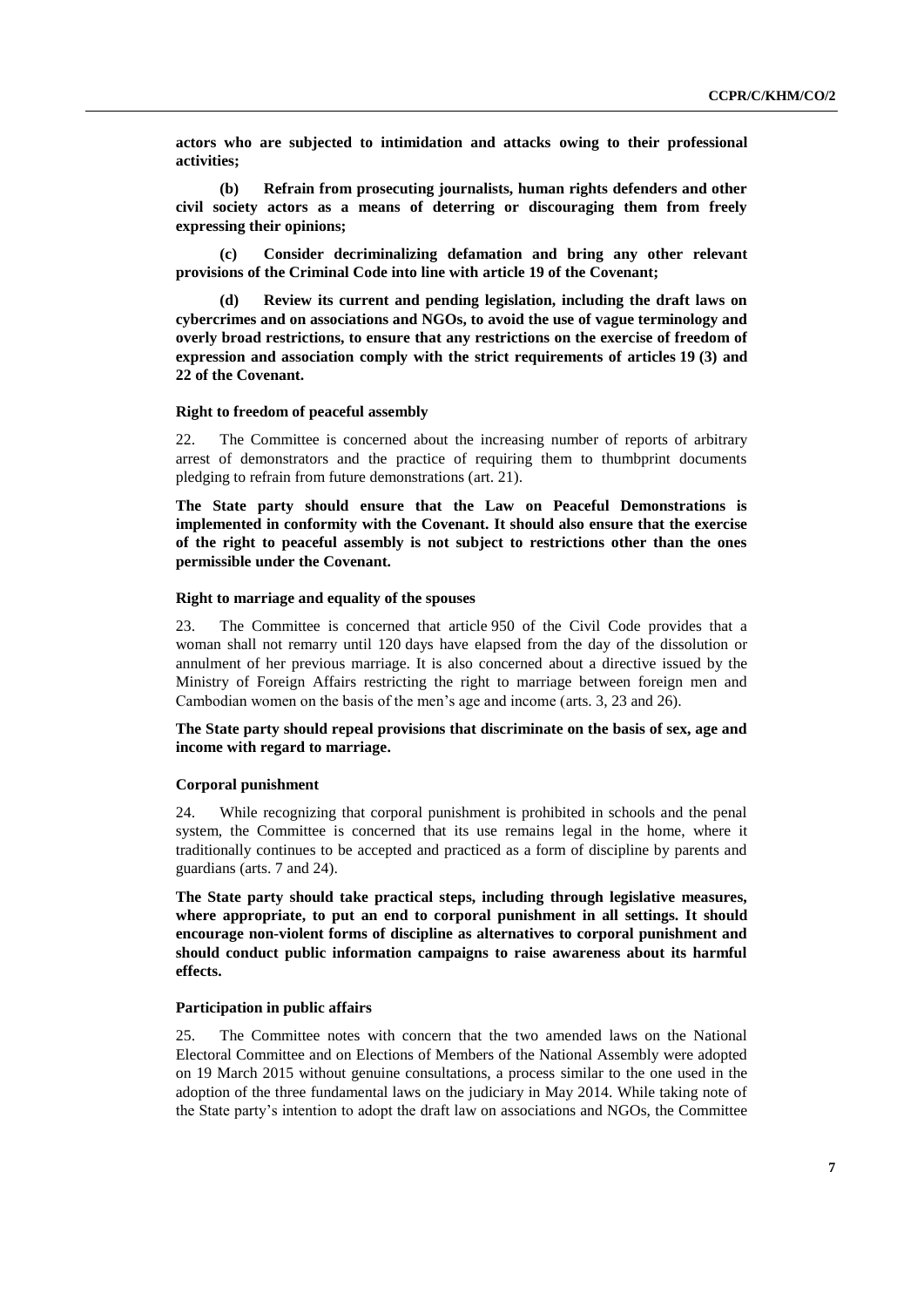notes with concern the lack of transparency in the legislative process in the State party, as guaranteed by article 25 of the Covenant (art. 25).

**The State party should ensure transparency in the legislative process and consider making public all draft legislation to facilitate public debate and dialogue by citizens with their representatives, taking due account of the Committee's general comment No. 25 (1996) on the right to participate in public affairs, voting rights and the right of equal access to public service.**

#### **Right to vote**

26. The Committee considers that the general denial of the right to vote for convicted prisoners does not meet the requirements of article 10 (3), read in conjunction with article 25, of the Covenant. The Committee is also concerned about restrictions on the right to vote for some persons with psychosocial disabilities (arts. 2, 10, 25 and 26).

**The State party should review its legislation denying all convicted prisoners the right to vote, in the light of paragraph 14 of the Committee's general comment No. 25 (1996) on article 25 of the Covenant (participation in public affairs and the right to vote). It should also ensure that its legislation does not discriminate against persons with psychosocial disabilities by denying them the right to vote on bases that are disproportionate or that have no reasonable or objective relation to their ability to vote, taking account of article 25.**

#### **Statelessness**

27. The Committee is concerned about the situation of Khmer Krom and ethnic Vietnamese people who have been residing in Cambodia for generations and who have been left stateless or lack Cambodian identity documents. The Committee is also concerned about the insufficient safeguards to ensure that children born in Cambodia who would otherwise be stateless acquire Cambodian nationality and have access to identity documents (arts. 2, 24 and 26).

**The State party should take all measures necessary to ensure the full enjoyment of Covenant rights by all residents, including stateless persons. It should also facilitate access to identification documentation. In addition, the State party should guarantee the right of stateless children who were born in the territory of Cambodia to stateless parents to acquire a nationality.**

#### **Rights of persons belonging to minorities**

28. While acknowledging the existing legal framework, the Committee remains concerned that indigenous peoples are not sufficiently consulted in the decision-making process with respect to issues affecting their rights, including management of their communal lands and the allocation of the land for extractive industries and agribusiness. In this regard, concessions on the land they claim continue to be granted for private use. The Committee also notes with concern reports that indigenous peoples who do engage with the Government to protect their rights face significant practical obstacles.

#### **The State party should establish an effective consultation mechanism and ensure meaningful consultation with indigenous peoples in decision-making in all areas having an impact on their rights.**

#### **Dissemination of information relating to the Covenant**

29. The State party should widely disseminate the Covenant, the text of its second periodic report, the written replies to the list of issues drawn up by the Committee and the